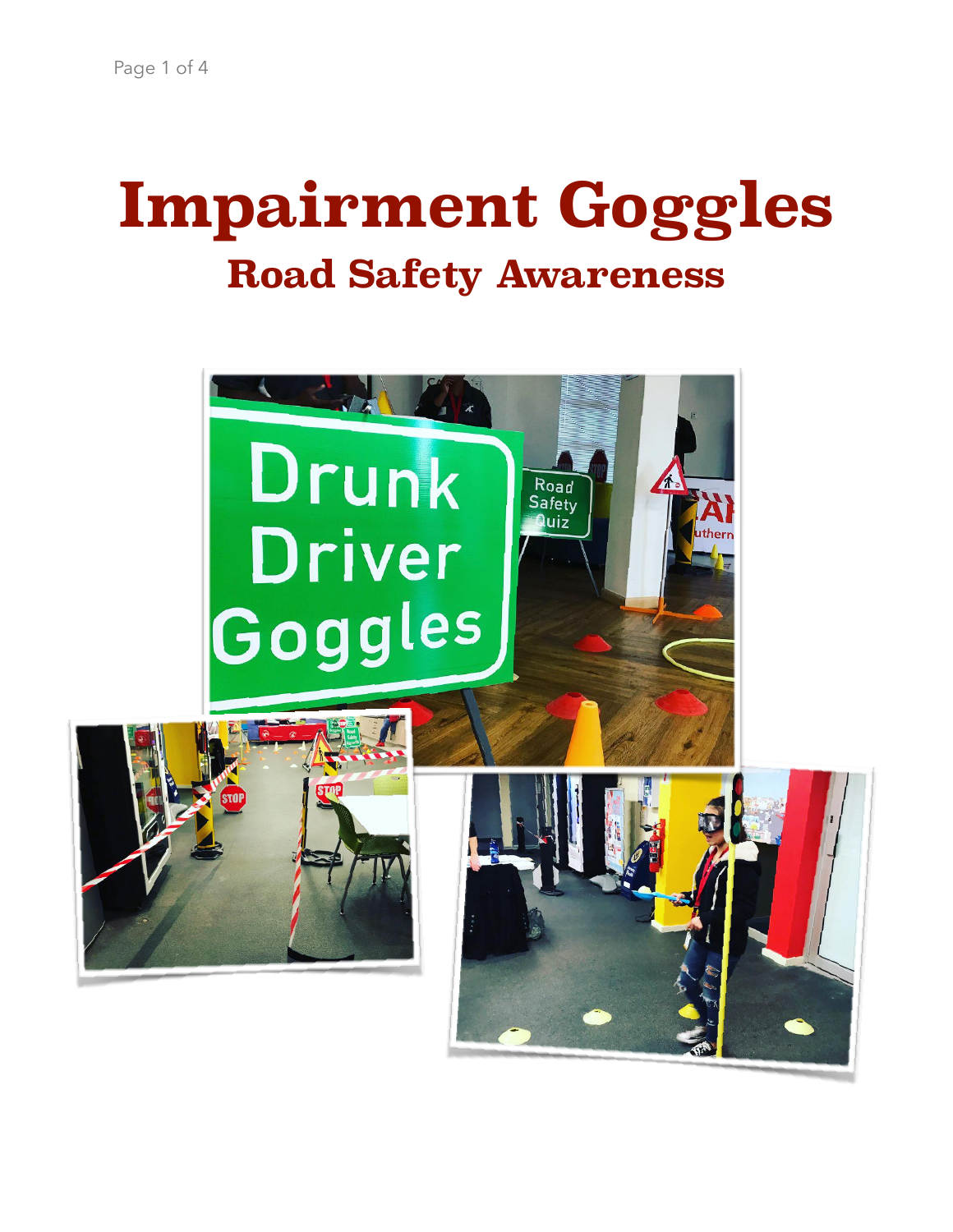# **Impairment Goggles Road Safety Awareness Corporates**

Employees have become very important stakeholders of companies and their needs should be taken into account in the bigger corporate governance and social responsibility framework.

We can all appreciate the rules and what to do and not do however to experience and feel the consequences of an action is a life time learning.

The idea of reducing incidents and making people aware of what can happen is sometimes difficult to get the message across.The simulation exercise designed by our team takes into consideration the experience and the interaction in order to get the message across.

The shared experience and the sustainability is achieved by colleges sharing there experience and having a point of reference .

# **The simulation exercise**

The team will arrive setup a course.

The employees and or customers are taken through the course experience various impaired situation. The team guides and interacts with them ensuring their safety and imparting valuable knowledge and insides in to todays real situations.

The remote googles also act as a team building exercise as spectators can not standby and just watch they get so involved with advice of how to that they learn by default.

This is a must for all corporates as the awareness is further enhanced by knowing that by participating they are also contributing to the education of the youth. The proceeds of this corporate exercise is released in road safety and social awareness talks to schools in the immediate area. The company will be informed of the roll out in their area and which schools have benefited.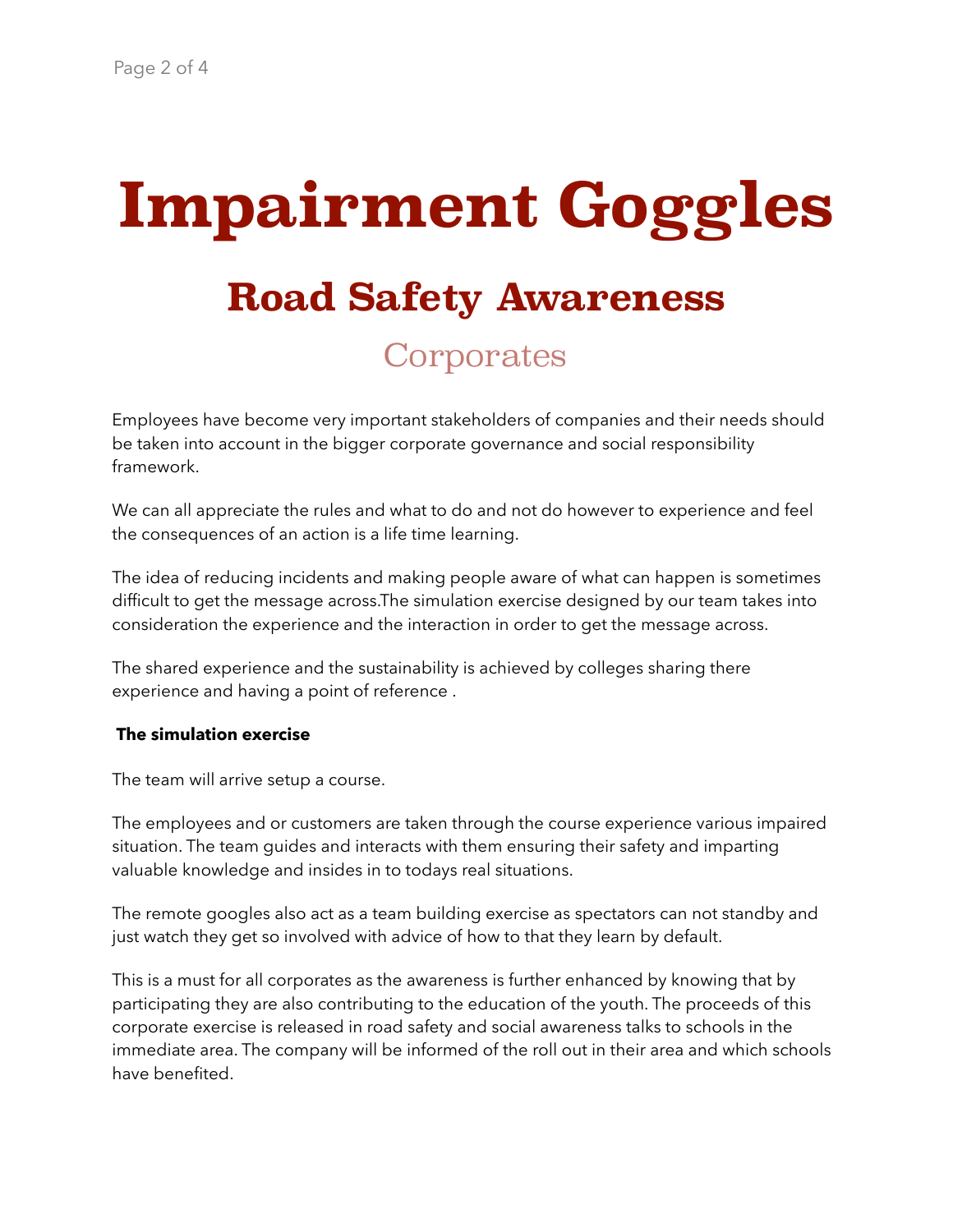Types of goggles:

1) Low Level BAC (Green Strap) BAC of .04 to .06

2) Alcohol Impairment (Black Strap) BAC of .08 to .15

3) Snooze (Grey Strap) Simulates fatigue in the early morning after working all night long and also extreme fatigue

4) Twilight Vision (Red Strap) BAC of .15 to .25

5) Red-Eye (Rose Strap) Simulates fatigue late in the day when the sun is about to go down and fate under low light conditions

6) Cannabis (Olive Strap) Impairs concentration and coordination, slows reaction time, results in a feeling of nausea and can result in short term memory loss.

7) Drug Impairment (Camo) Simulates many of the effects of using illegal drugs or overdosing on prescription medication.

8) Ecstasy/Molly/LSD (Tie-Dye Strap) Distorts the perception of the size & shape of objects and also gives the user a distorted perception of colour.

# *Remote Control Cars with goggles.*

Course track is set up using tape with different obstacles for the driver to negotiate around one time around the track with no goggles and one time with goggles. Each person will be timed to compare.

Each course layout is designed to show individuals the affects of drug/alcohol impairment. Each person will do the course twice - one "Sober" and one with the selected google on. They will be timed each time they do the course to show the differences.